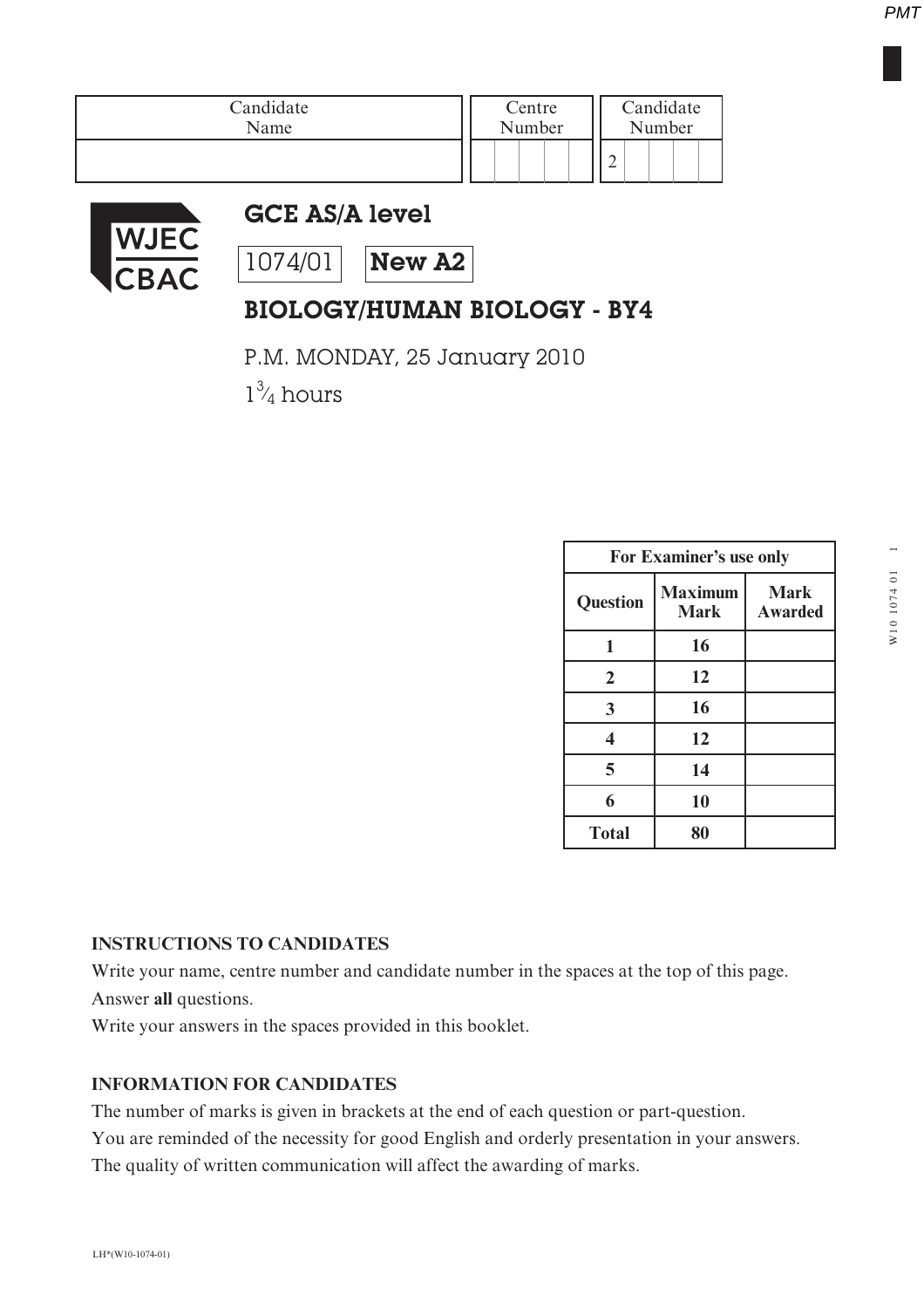

*(b)* Before staining all bacteria are colourless. Complete the table to show the final colours expected when using the Gram staining technique on Gram negative and Gram positive bacteria. [2]

| <i>Type of bacterium</i> | Colour after Gram staining |
|--------------------------|----------------------------|
| Gram positive            |                            |
| Gram negative            |                            |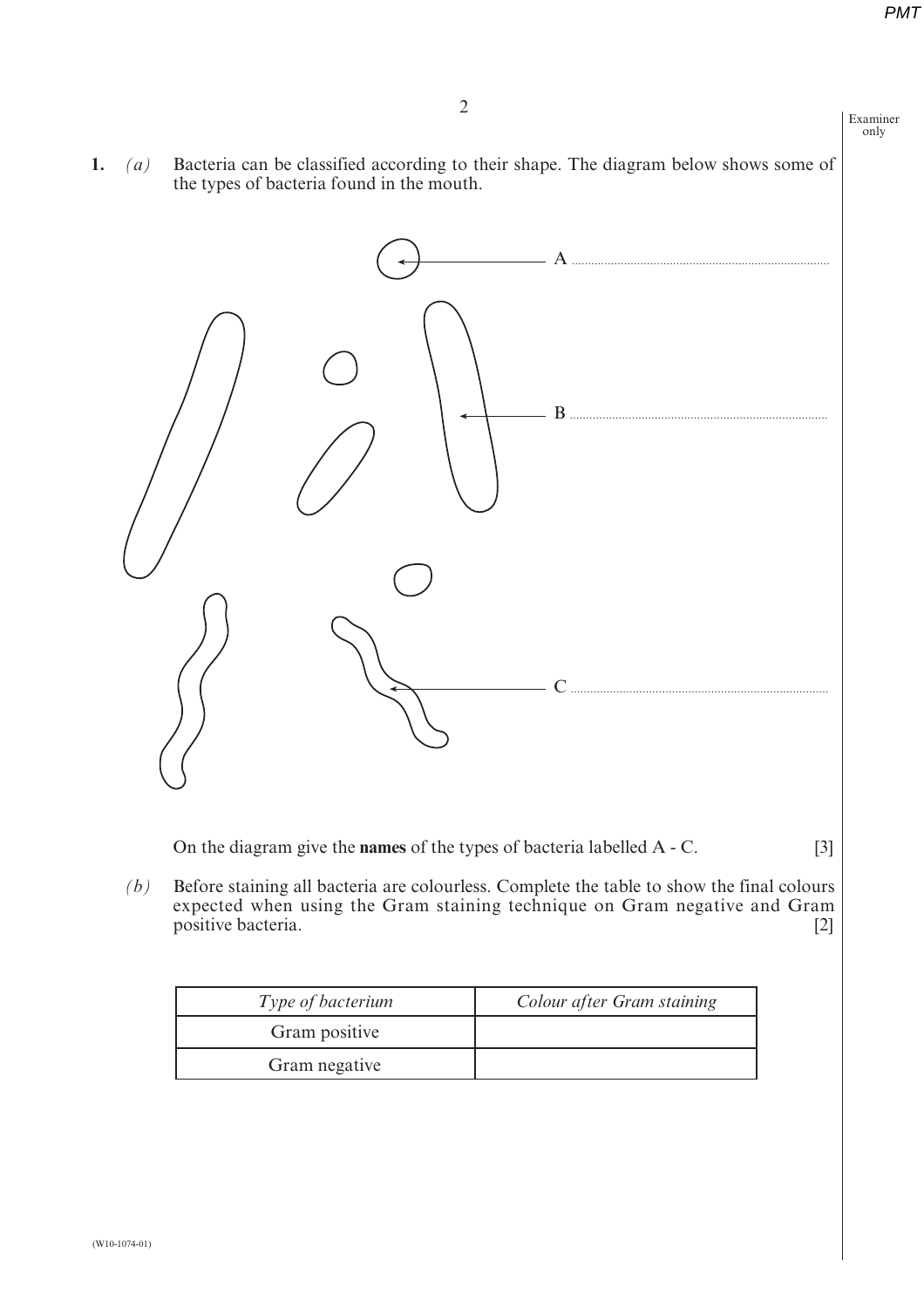| (c) |      | Some bacteria are described as facultative anaerobes and some as obligate anaerobes.                                                                                                                                                                                                                                      | Examiner<br>only           |
|-----|------|---------------------------------------------------------------------------------------------------------------------------------------------------------------------------------------------------------------------------------------------------------------------------------------------------------------------------|----------------------------|
|     |      | State the difference between these two types of bacteria.<br>$\lceil 2 \rceil$                                                                                                                                                                                                                                            |                            |
| (d) | (i)  | Correct handling techniques have to be used when culturing bacteria on sterile<br>agar plates to prevent contamination of the plates and the environment.<br>Complete the bullet points below to give four <i>other</i> methods which you would<br>use to prevent contamination when plates were being inoculated.<br>[4] |                            |
|     |      | Disinfect the bench.<br>Wash hands.<br>$\bullet$                                                                                                                                                                                                                                                                          | $\ddot{\circ}$<br>W10 1074 |
|     | (ii) | The plates are secured with adhesive tape and incubated at 25°C. Explain why<br>the plates should not be:<br>sealed completely from the air;<br>$\bf{I}$<br>$\lceil 1 \rceil$                                                                                                                                             |                            |
|     |      | incubated at 37°C.<br>$\mathbf{H}$<br>$\lceil 1 \rceil$                                                                                                                                                                                                                                                                   |                            |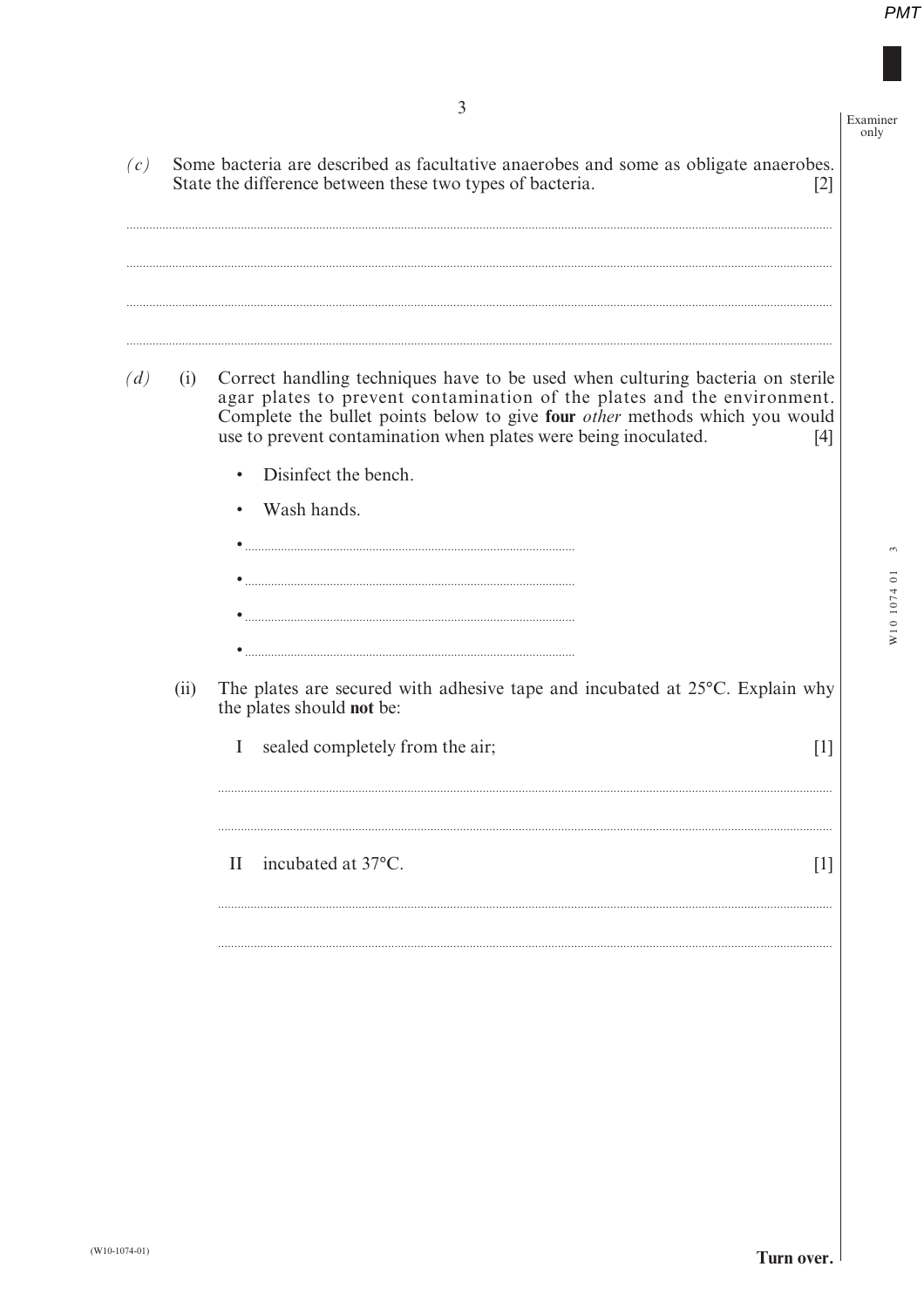Examiner only



#### *(e)* The following method was used to calculate the number of bacteria in milk.

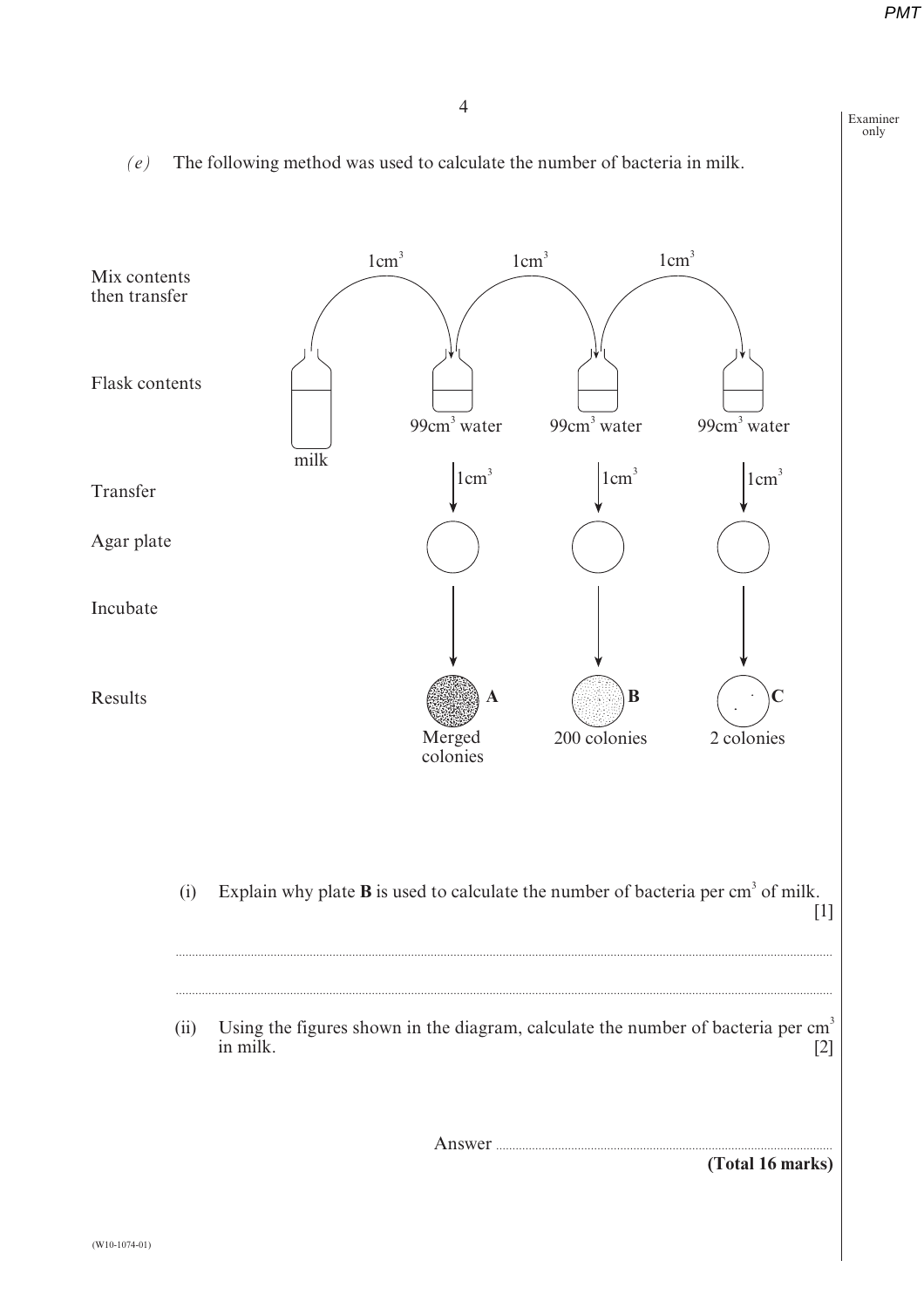Examiner only

W10 1074 01

The diagram below represents the structure of ATP.  $2.$ 



Turn over.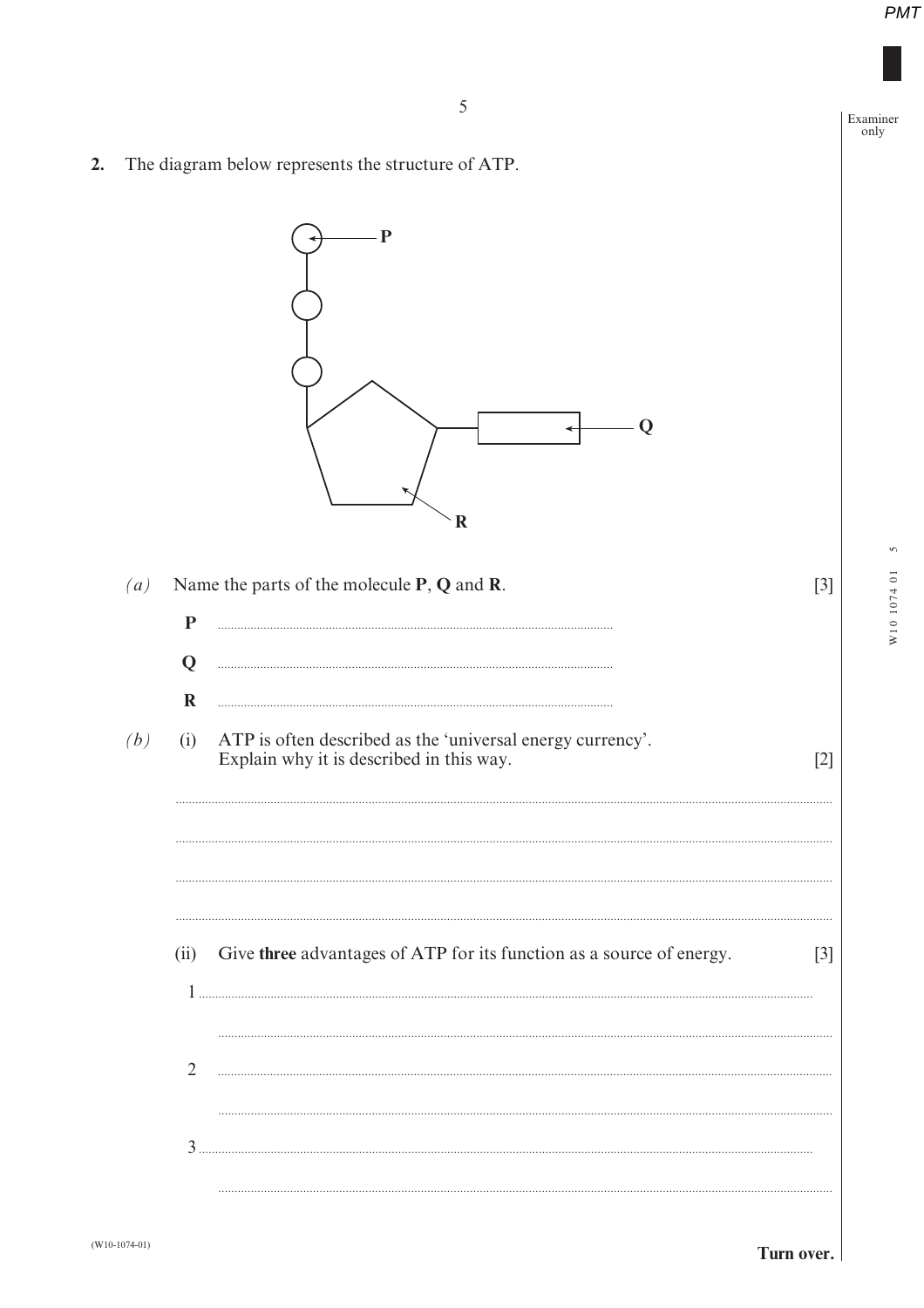| 6                                                                                                                                                        | Examiner<br>only |
|----------------------------------------------------------------------------------------------------------------------------------------------------------|------------------|
| Describe and explain how a parasite, such as the pork tapeworm, which lives in<br>(c)<br>anaerobic conditions in the human gut can produce ATP.<br>$[4]$ |                  |
|                                                                                                                                                          |                  |
|                                                                                                                                                          |                  |
|                                                                                                                                                          |                  |
|                                                                                                                                                          |                  |
| (Total 12 marks)                                                                                                                                         |                  |
|                                                                                                                                                          |                  |
|                                                                                                                                                          |                  |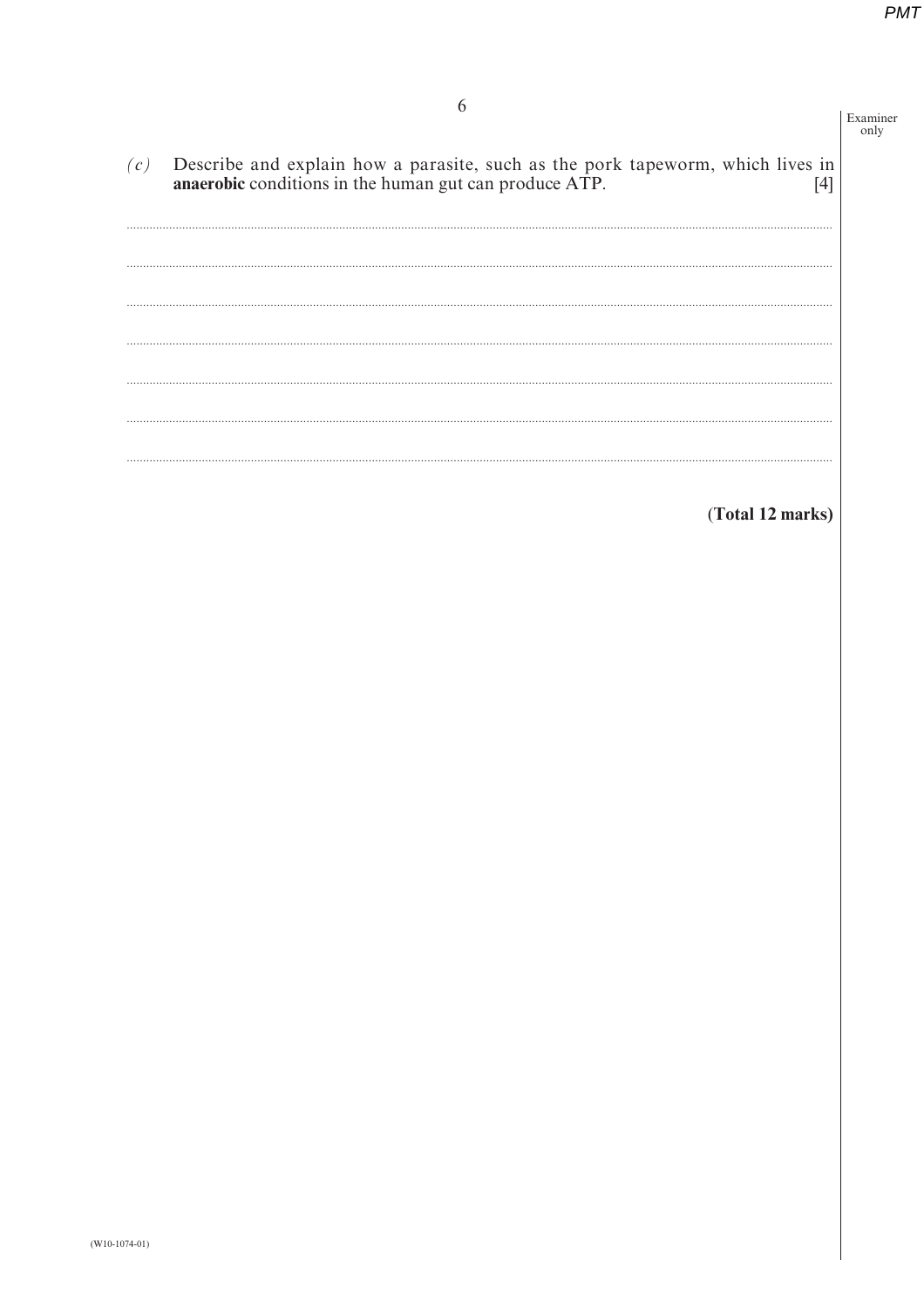Examiner only

**3.** *(a)* The electron micrograph shows a section through two chloroplasts.



Using the letters on the electron micrograph, complete the following table. You may use the same letter once, more than once or not at all.  $[5]$ 

| Area                                                                                       | Letter |
|--------------------------------------------------------------------------------------------|--------|
| where chlorophyll is found.                                                                |        |
| where carbon dioxide is reduced to a hexose sugar.                                         |        |
| where oxygen is produced from water.                                                       |        |
| where there is a high concentration of ribulose 1-5<br>bisphosphate Carboxylase (RuBisCo). |        |
| containing the polysaccharides amylose and amylopectin.                                    |        |

 $\overline{r}$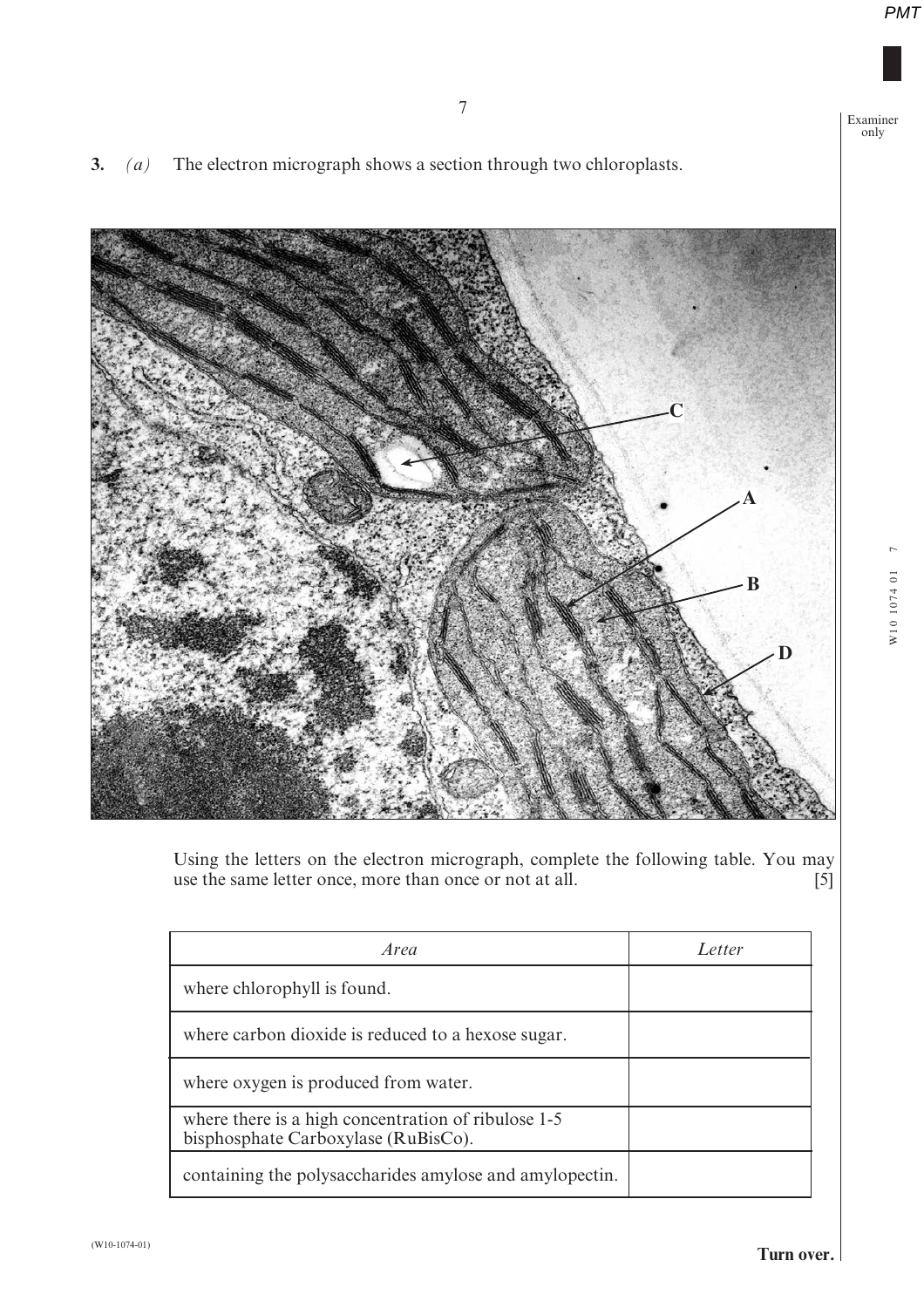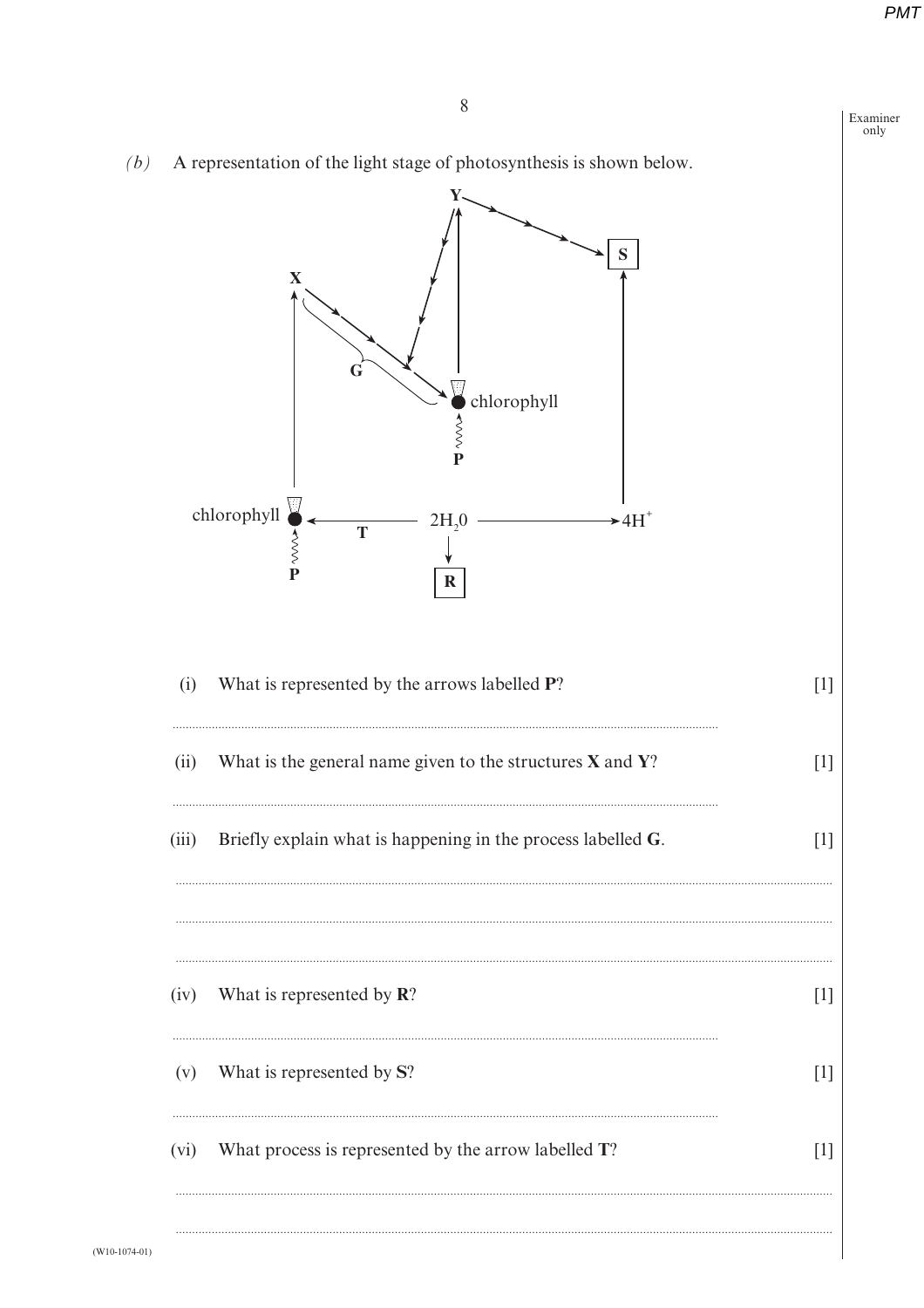$\frac{\text{num}}{\text{only}}$ 

(Total 16 marks)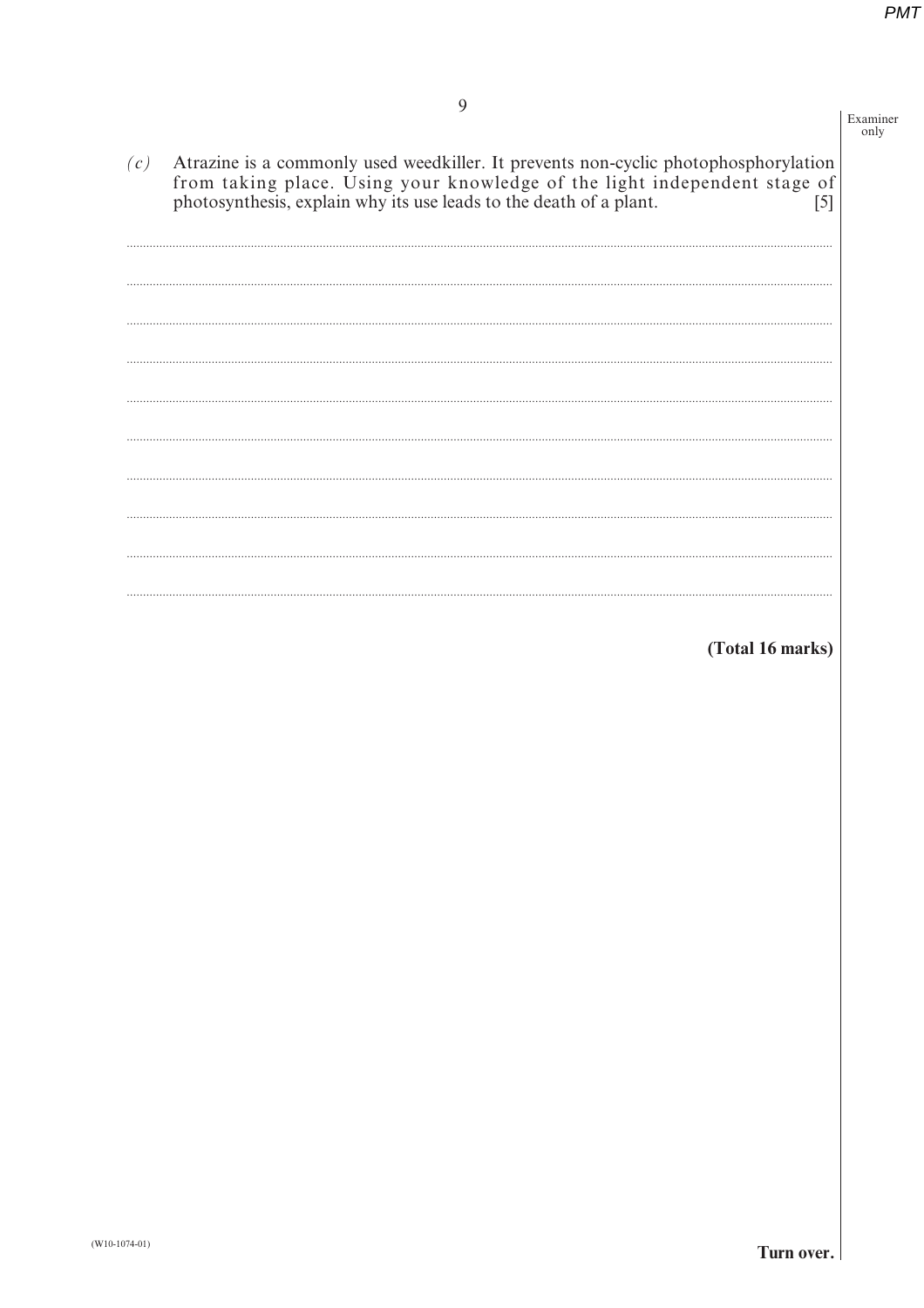Examiner only

- **4.** *(a)* Synapses are found in both the nervous system of vertebrates and in the nerve nets of invertebrates. State **three** functions of a synapse. [3]
	- 1 **............................................................................................................................................................................................** 2 **............................................................................................................................................................................................** 3 **............................................................................................................................................................................................**
	- *(b)* Complete the table to show **two** differences between the structure or functioning of the neurones in a vertebrate and in the nerve net found in organisms such as jellyfish (Cnidarians). [2]

| Neurones in a vertebrate | Neurones in the jellyfish nerve net |
|--------------------------|-------------------------------------|
|                          |                                     |
|                          |                                     |
|                          |                                     |
|                          |                                     |
|                          |                                     |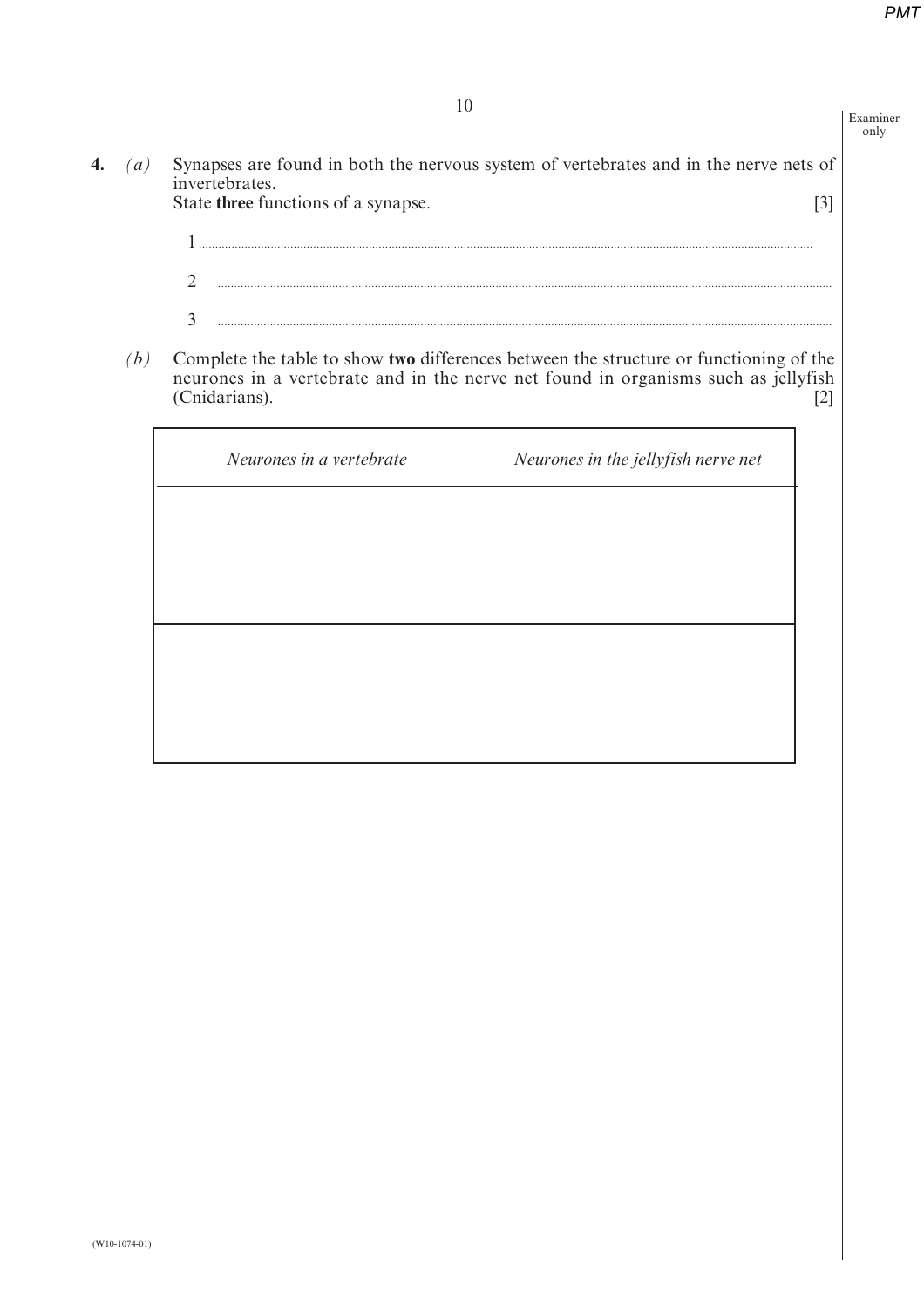

 $(W10-1074-01)$ 

#### (Total 12 marks) Turn over.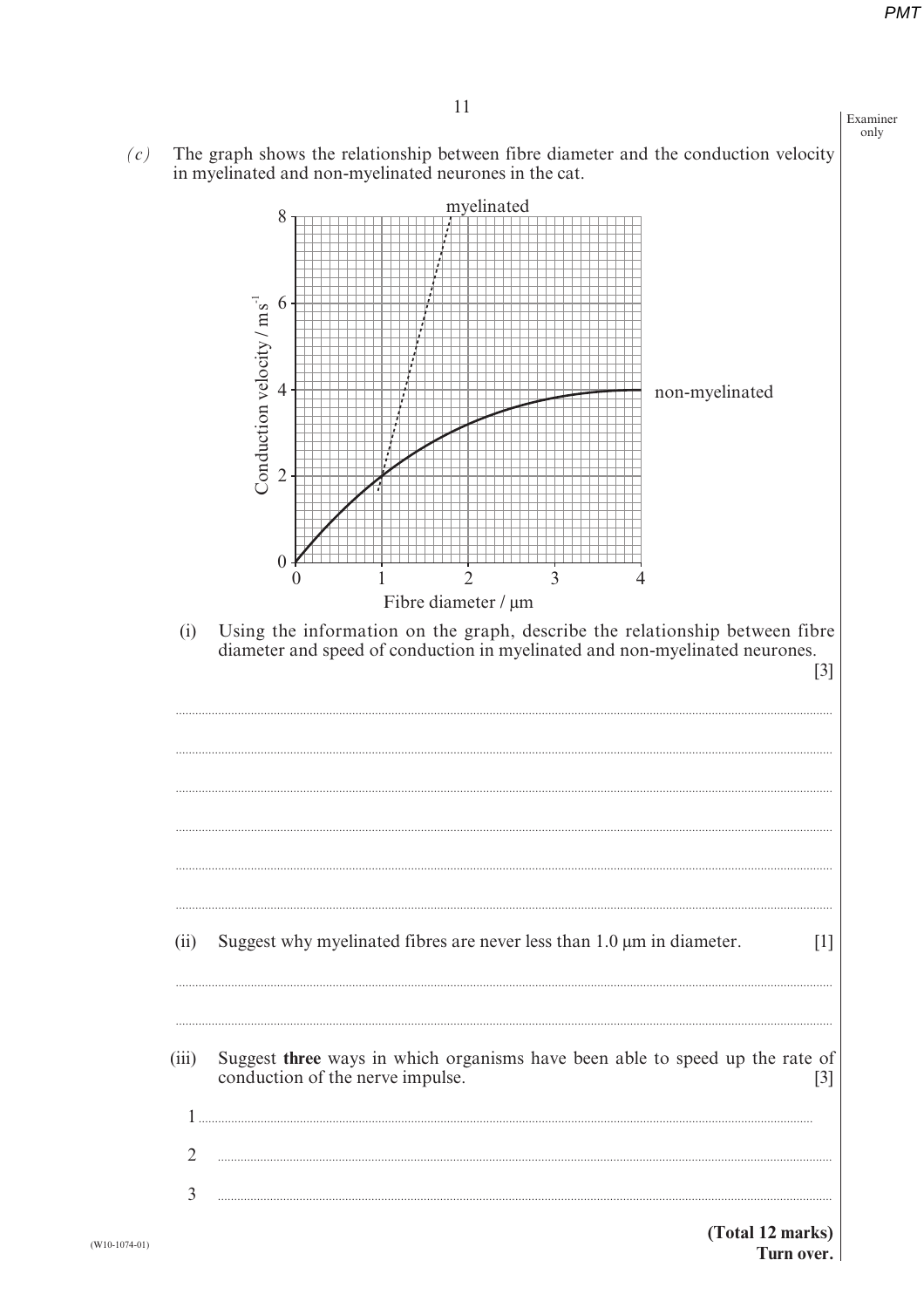Examiner only





| <i>Statement</i>                             | Letter(s) |
|----------------------------------------------|-----------|
| Main site of selective reabsorption          |           |
| Areas involved in ultrafiltration            |           |
| Sodium ions actively pumped from this region |           |
| Anti diuretic hormone acts on this region    |           |
|                                              |           |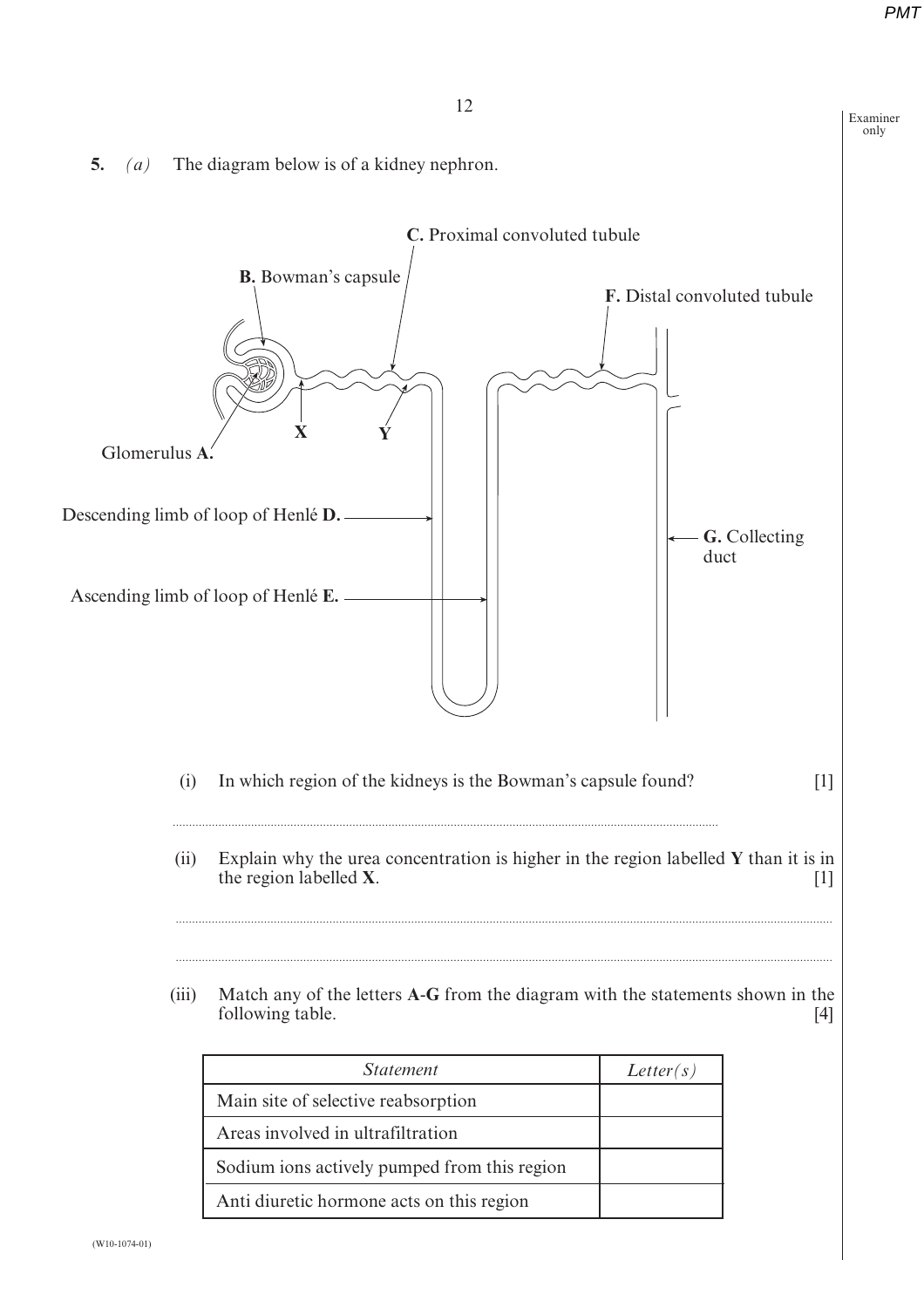Examiner  $\alpha$ nly

 $(iv)$ The water potential of the blood changes as it passes through the glomerulus and the water potential of the filtrate changes as it passes along the nephron. Using a tick  $(\checkmark)$ , complete the table below to show if the water potential increases or decreases as it passes along each of the regions labelled in the diagram.  $[4]$ 

| flowing along region | water potential increasing | water potential decreasing |
|----------------------|----------------------------|----------------------------|
|                      |                            |                            |
|                      |                            |                            |
|                      |                            |                            |
|                      |                            |                            |

- The Kangaroo rat, Dipodomys spectabilis, is found in desert regions of North America.  $(b)$ It does not drink water and feeds on dry seeds and other dry plant material. It produces very little urine.
	- Explain how the kidney of this mammal is adapted to reduce the volume of urine  $(i)$ produced.  $\lceil 2 \rceil$

 $(ii)$ Suggest how desert animals are able to obtain water from dry seeds.  $[2]$ 

(Total 14 marks)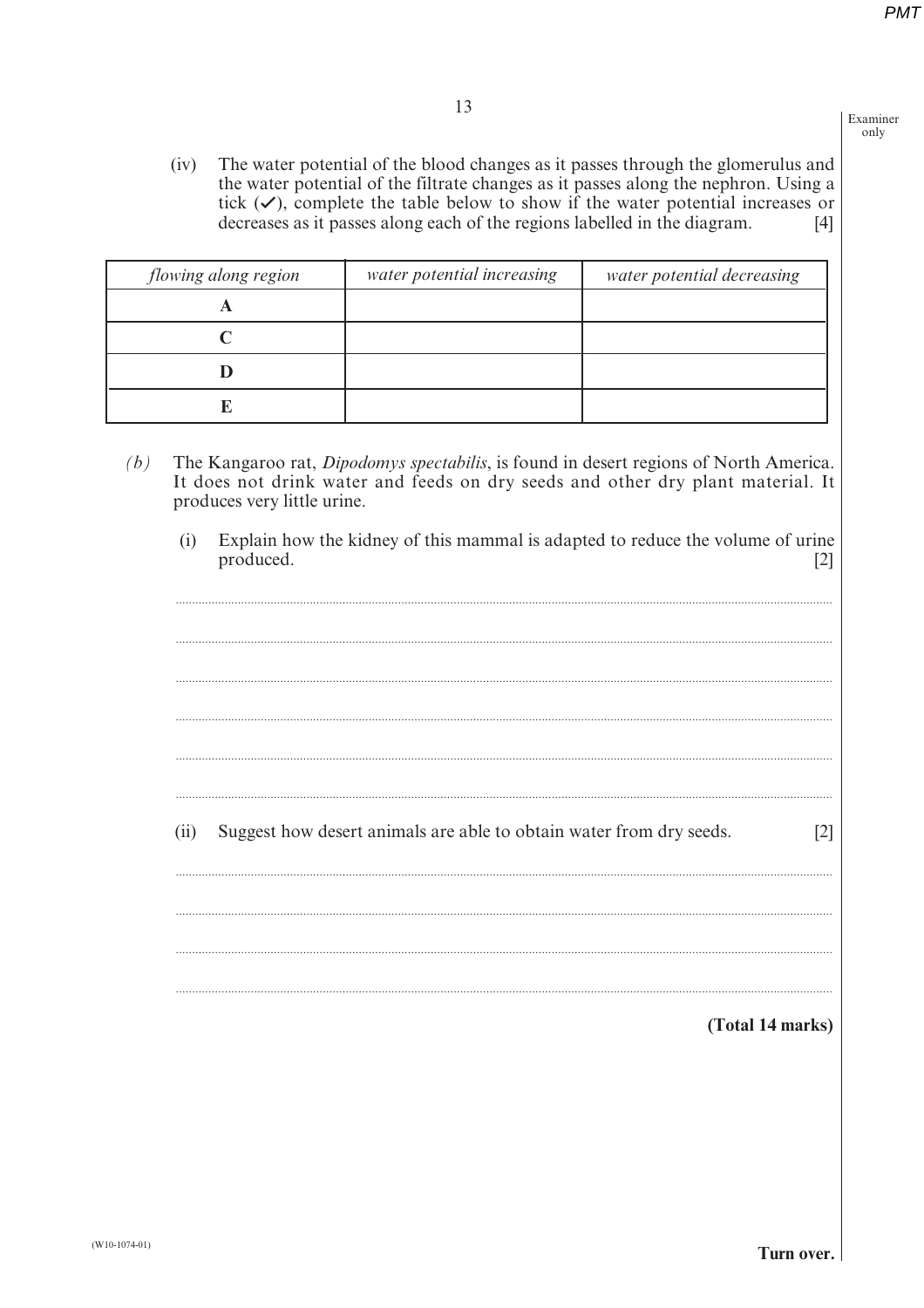Examiner<br>only

**6.** Answer one of the following questions.<br>Any diagrams included in your answer must be fully annotated.

| Either, | $\left( a\right)$ | Describe and explain the shape of the population growth curve of bacteria<br>cultured in a batch fermenter.<br>$[10]$                                         |
|---------|-------------------|---------------------------------------------------------------------------------------------------------------------------------------------------------------|
| Or,     |                   | $(b)$ The maintenance of soil fertility is mainly determined by bacteria.<br>Describe the importance of bacteria in the maintenance of soil fertility.<br>(i) |
|         |                   | [8]<br>Suggest how farming practices can encourage the activity of these<br>(ii)<br>bacteria.<br>$[2]$                                                        |
|         |                   |                                                                                                                                                               |
|         |                   |                                                                                                                                                               |
|         |                   |                                                                                                                                                               |
|         |                   |                                                                                                                                                               |
|         |                   |                                                                                                                                                               |
|         |                   |                                                                                                                                                               |
|         |                   |                                                                                                                                                               |
|         |                   |                                                                                                                                                               |
|         |                   |                                                                                                                                                               |
|         |                   |                                                                                                                                                               |
|         |                   |                                                                                                                                                               |
|         |                   |                                                                                                                                                               |
|         |                   |                                                                                                                                                               |
|         |                   |                                                                                                                                                               |
|         |                   |                                                                                                                                                               |
|         |                   |                                                                                                                                                               |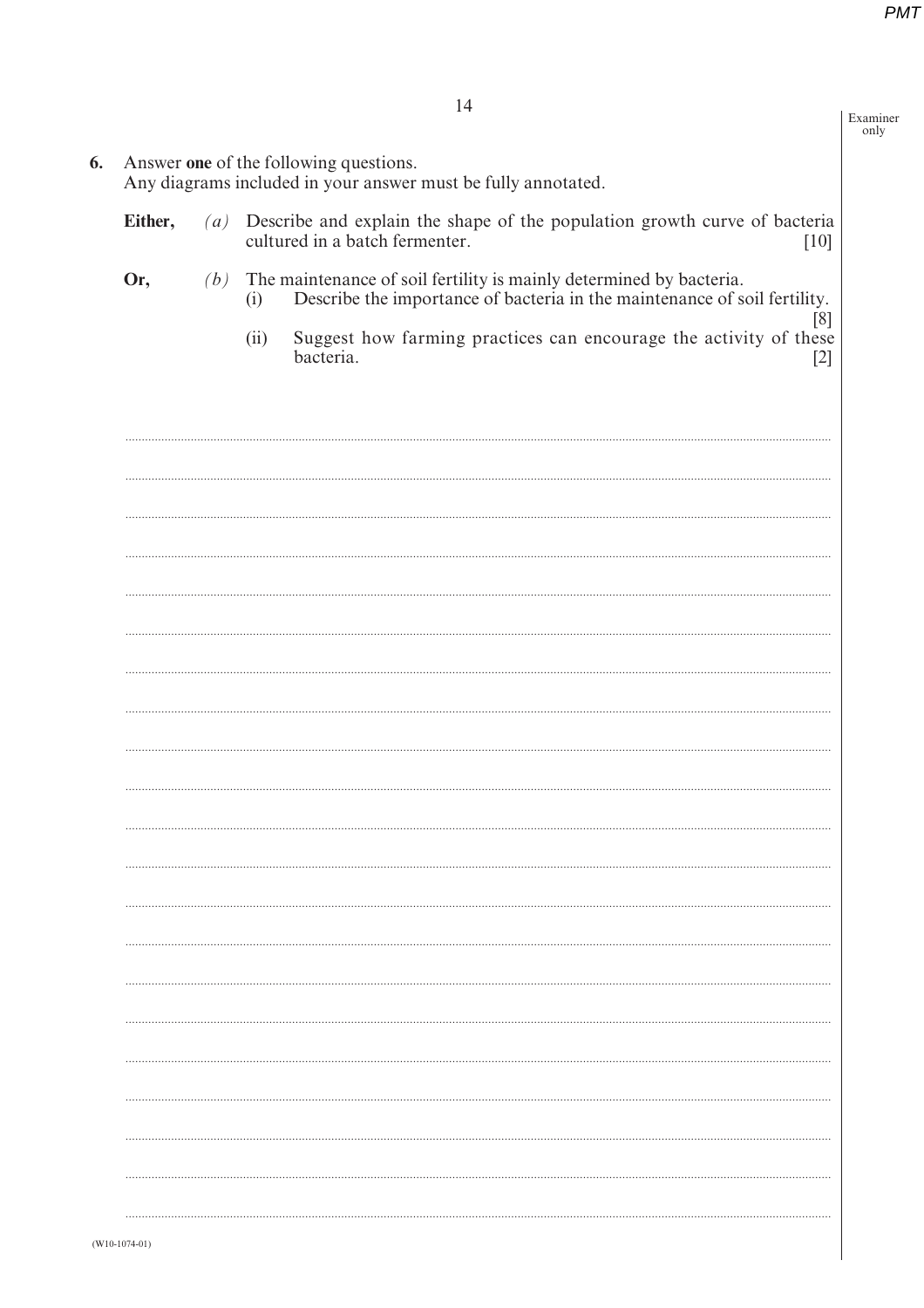| 15 | Examiner |
|----|----------|
|    | only     |
|    |          |
|    |          |
|    |          |
|    |          |
|    |          |
|    |          |
|    |          |
|    |          |
|    |          |
|    |          |
|    |          |
|    |          |
|    |          |
|    |          |
|    |          |
|    |          |
|    |          |
|    |          |
|    |          |
|    |          |
|    |          |
|    |          |
|    |          |
|    |          |
|    |          |
|    |          |
|    |          |
|    |          |
|    |          |
|    |          |
|    |          |
|    |          |
|    |          |
|    |          |